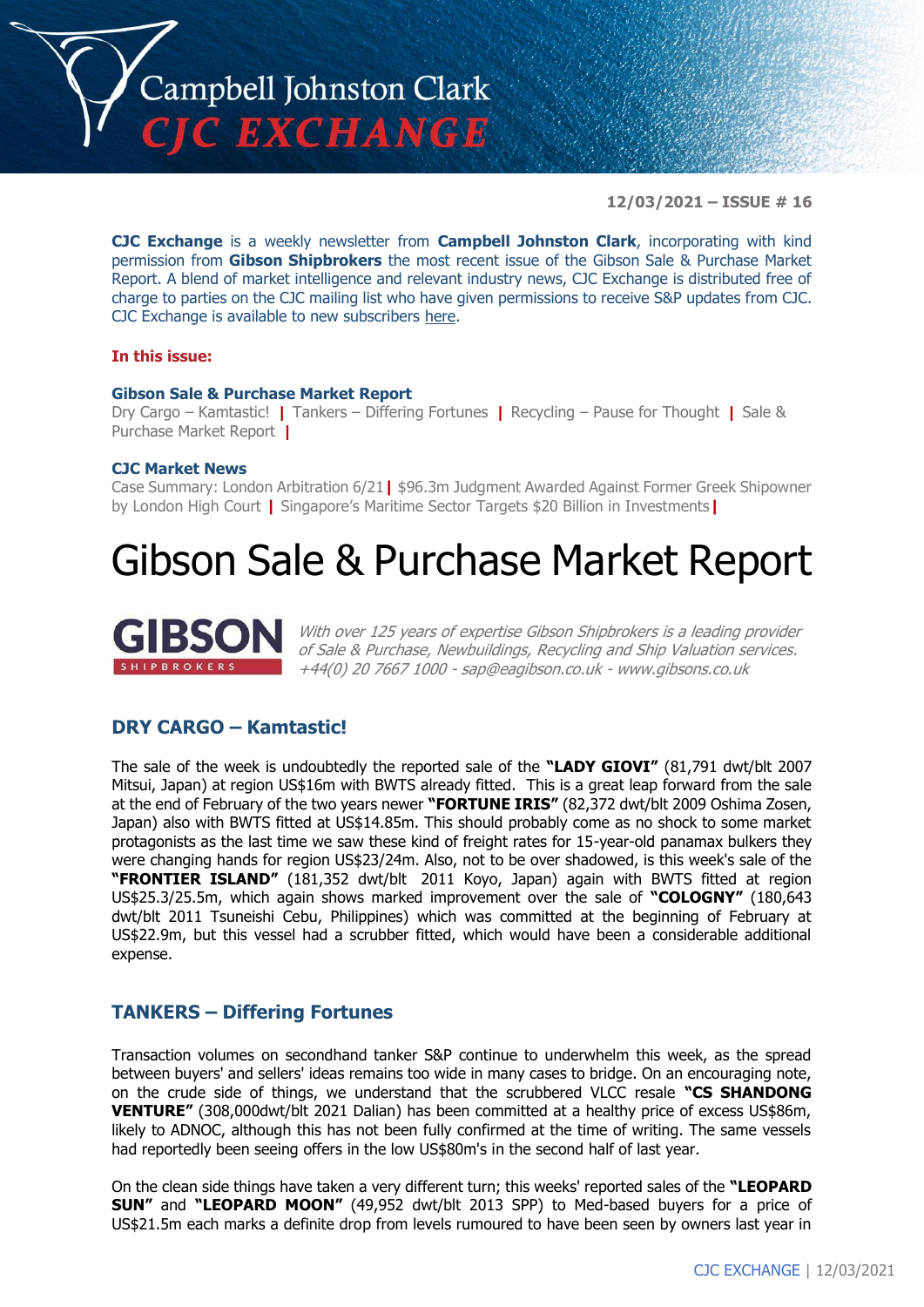

the mid US\$20m's. In a further sign of the times, we understand that the BWTS-fitted **"MR PAT BROWN"** (50,025 dwt/blt 2009 SPP) has been committed for a price of US\$14.25m to undisclosed buyers, a significant drop from the excess US\$16m the scrubbered "**NORD PEARL"** (49,943 dwt/blt 2009 SPP) was sold for just months ago.

# **RECYCLING – Pause for Thought**

After recent weeks of improvements and firming price levels, this week has stalled somewhat as steel prices take a dip. Actual ship scrap price levels are still firm, and we have not seen any evidence of demo rates falling, but with steel markets sliding a little it has caused some cash buyers and end users to pause before offering, as the market may need to adjust to this. Certainly, for prompt deliveries there is still demand and healthy prices on offer from Both Pakistan and Bangladesh, but for forward deliveries there is likely to be more caution as the market will be a little harder to judge. The local scrap markets in the Sub-Cont and indeed Turkey are a little slower; partly because of the above but also because there are still very few vessels being circulated for sale as owners continue trading their old ladies.

## **Gibson Sale & Purchase Market Report S&P SALES**

| <b>Vessel Name</b>          | <b>DWT</b> | <b>Built</b> | Yard                       | <b>Buyers</b>                       | <b>Price</b><br>$(\frac{\epsilon}{m})$ | <b>Notes</b>                                                |  |
|-----------------------------|------------|--------------|----------------------------|-------------------------------------|----------------------------------------|-------------------------------------------------------------|--|
| <b>BULKERS</b>              |            |              |                            |                                     |                                        |                                                             |  |
| <b>FRONTIER ISLAND</b>      | 181,352    | 2011         | Koyo (JPN)                 | Cyprus Sea Lines 25.3-25.5          |                                        | SS psd 1/21.<br><b>BWTS fitted.</b>                         |  |
| YZJ2015-2263 + YZJ2015-2264 | 82,000     | $6+9/2021$   | YAMIC (CHN)                | <b>Star Bulk</b><br><b>Carriers</b> | $27.5 - 28$                            |                                                             |  |
| <b>LADY GIOVI</b>           | 81,791     | 2007         | Mitsui (JPN)               | <b>Undisclosed</b><br>buyer         | 16                                     | <b>BWTS fitted, SS</b><br>due 4/22.                         |  |
| <b>WINNING ANGEL</b>        | 58,799     | 2012         | <b>NACKS (CHN)</b>         | Common<br>Progress                  | 14.2                                   | SS psd 8/20.<br><b>BWTS fitted.</b>                         |  |
| <b>WINNING BRIGHT</b>       | 58,799     | 2012         | <b>NACKS (CHN)</b>         | <b>AM Nomikos</b>                   | 14.2                                   | SS psd 7/20.<br><b>BWTS fitted.</b>                         |  |
| <b>SAM WOLF</b>             | 57,271     | 2012         | <b>STX Jinhae</b><br>(KRS) | Chinese buyer                       | 11.88(A)                               | Auction sale.<br>RMB 77,569,350.                            |  |
| <b>MYKALI</b>               | 56,132     | 2011         | Mitsui (JPN)               | Chinese buyer                       |                                        | 13.5/13.8 SS due 8/21.                                      |  |
| <b>LUMINOUS NOVA</b>        | 56,103     | 2013         | Mitsui (JPN)               | <b>Great Eastern</b>                | 15                                     | DD due 4/21. No<br><b>BWTS. Tier II.</b>                    |  |
| <b>FORTUNE BIRD</b>         | 55,640     | 2010         | Mitsui (JPN)               | <b>Indonesian</b><br>buyer          | 12.8                                   | SS psd 12/20.<br><b>BWTS fitted. Dely</b><br>7/21.          |  |
| <b>ASAHI MARU</b>           | 38,215     | 2011         | Imabari (JPN)              | <b>Transworld</b><br>Group          | 11.57                                  | SS+BWTS due<br>7/21.                                        |  |
| <b>VEGA MARS</b>            | 31,729     | 2011         | Mawei (CHN)                | Chinese buyer                       | 6.5                                    | Logger. SS due<br>5/21. BWTS (on<br>order) part of<br>sale. |  |
| <b>TANKERS</b>              |            |              |                            |                                     |                                        |                                                             |  |
| <b>CS SHANDONG VENTURE</b>  | 308,000    | 2021         | Dalian No. 2<br>(CHN)      | <b>Adnoc L&amp;S</b>                | <b>xs 86</b>                           | Scrubber.                                                   |  |
| <b>STAR SWIFT</b>           | 114,809    | 2003         | Samsung<br>(KRS)           | <b>FGAS</b>                         | 11.6                                   | DD due 9/21.                                                |  |
| <b>GLADIOLUS</b>            | 107,261    | 1998         | Koyo (JPN)                 | <b>Undisclosed</b><br>buyer         | 8.65                                   | SS psd 9/19. No<br>BWTS.                                    |  |
| EL GURDABIA + INTISAR       | 112,665    | both 2002    | Samho (KRS)                | <b>Undisclosed</b><br>buyer         | 11.2 each                              | DD psd<br>$12/20+1/21.$                                     |  |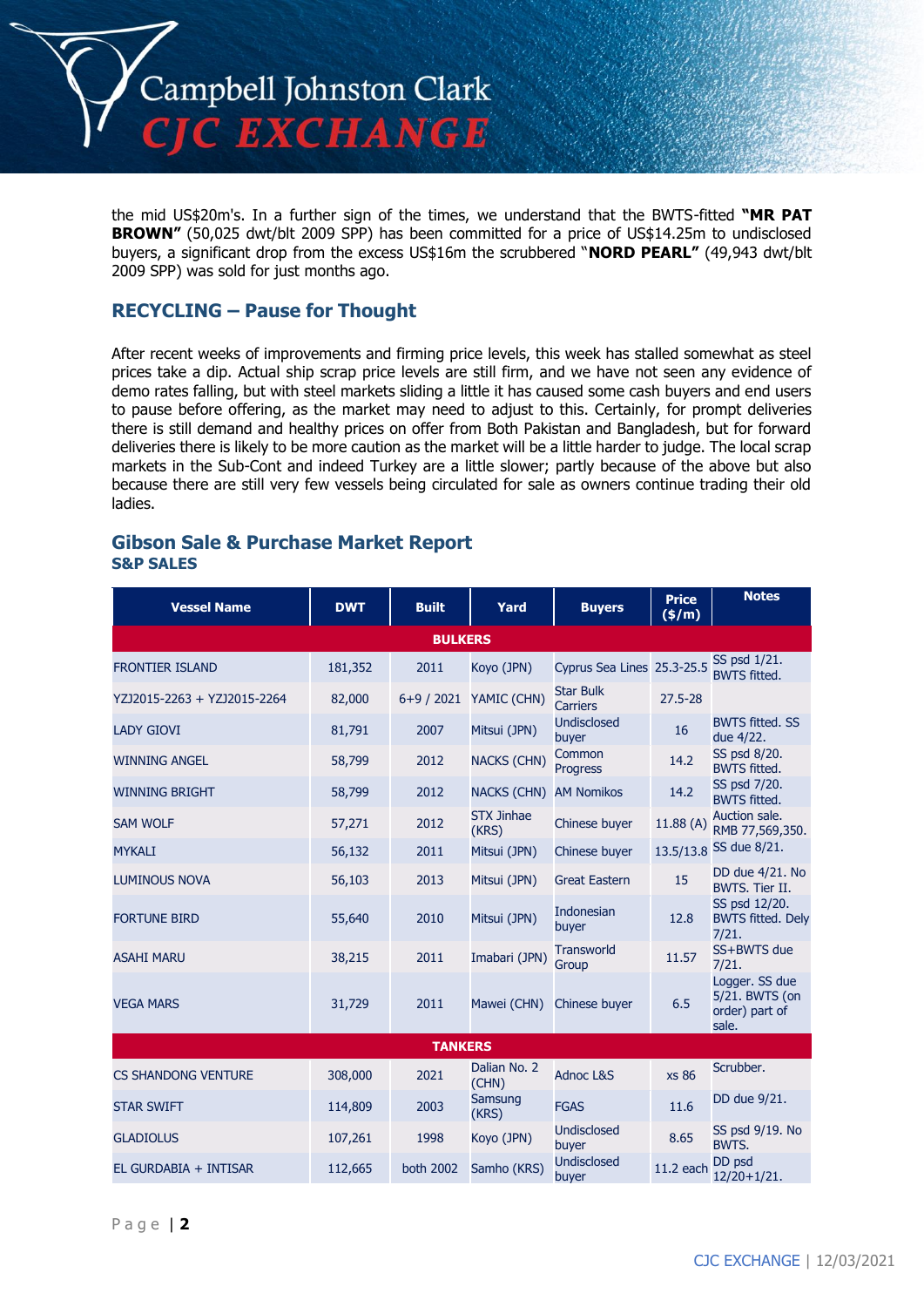| <b>MR PAT BROWN</b>                      | 50,096 | 2009      | <b>SPP Sacheon</b><br>(KRS)          | Malaysian buyer             | 14.25              | Deepwell. BWTS<br>fitted.              |
|------------------------------------------|--------|-----------|--------------------------------------|-----------------------------|--------------------|----------------------------------------|
| LEOPARD MOON + LEOPARD SUN               | 49,999 | both 2013 | <b>SPP</b><br>Tongyeong<br>(KRS)     | <b>Undisclosed</b><br>buyer | low-mid<br>21 each | Deepwell. Eco.                         |
| <b>NORD BELL</b>                         | 38,431 | 2007      | Guangzhou<br>(CHN)                   | Undisclosed<br>buyer        | 8/8.5              | Deepwell. No<br>BWTS.                  |
|                                          |        |           | <b>GENERAL CARGO / MULTI PURPOSE</b> |                             |                    |                                        |
| <b>MARIA CARLA</b>                       | 12,579 | 2005      | Kyokuyo (JPN)                        | <b>Undisclosed</b><br>buyer |                    | 766 TEU.<br>Geared.                    |
| <b>CONTAINERS / RO-RO / REEFER / PCC</b> |        |           |                                      |                             |                    |                                        |
| <b>OOCL ANTWERP</b>                      | 66,940 | 2006      | Koyo (JPN)                           | <b>RCL</b>                  | 33.5               | 5888 TEU.<br>Gearless. SS due<br>5/21. |
| <b>HOBBY HUNTER</b>                      | 51,671 | 2009      | Hyundai Ulsan<br>(KRS)               | Hapag Lloyd                 | 23/23.5            | 4255 TEU.<br>Gearless.                 |
| <b>GH SCIROCCO</b>                       | 41,795 | 2009      | Shanghai<br>Shipyard<br>(CHN)        | <b>Undisclosed</b><br>buyer | 14.5               | 3534 TEU.<br>Gearless, DD due<br>6/21. |
| <b>MARIVIA</b>                           | 30,369 | 2001      | Gdynia (POL)                         | <b>MSC</b>                  | 6.1                | 2078 TEU.<br>Geared. SS due<br>5/21.   |

### **NEWBUILDING ORDERS**

| <b>Ordering Client</b> |                 | Vessel Type Size / No. of Shipyard<br>units | (Country)                                | <b>Delivery</b> | <b>Price</b><br>(\$m) | <b>Notes</b>                                 |  |
|------------------------|-----------------|---------------------------------------------|------------------------------------------|-----------------|-----------------------|----------------------------------------------|--|
| <b>TANKERS</b>         |                 |                                             |                                          |                 |                       |                                              |  |
| <b>Akmar Shipping</b>  | <b>Ultramax</b> | 61,000 dwt x DACKS (CHN)<br>$+1$            |                                          | 2022            |                       | Tier II. Declared<br>option.                 |  |
| Mitsui Kinkai          | <b>Bulker</b>   | 17,500 dwt x Onomichi<br>3                  | (JPN)                                    | 2022-2023       |                       | Tier III.                                    |  |
|                        |                 | <b>TANKERS</b>                              |                                          |                 |                       |                                              |  |
| Central Shipping Group | <b>VLCC</b>     | 300,000 dwt<br>x <sub>4</sub>               | Hyundai HI<br>(KRS)                      | 2022            | 90                    | Repeat order<br>(now 8 total).<br>Scrubbers. |  |
| Enesel                 | LR <sub>2</sub> | 115,000 dwt<br>$x1+1$                       | Daehan (KRS)                             | 2022            | 51                    |                                              |  |
|                        |                 |                                             | <b>CONTAINERS / RO-RO / REEFER / PCC</b> |                 |                       |                                              |  |
| <b>SITC</b>            | Containership   | 2,600 TEU x                                 | <b>New</b><br>Yangzijiang<br>(CHN)       | 2023            | 27                    | Declared options.                            |  |
| <b>SITC</b>            | Containership   | 1,800 TEU x                                 | <b>New</b><br>Yangzijiang<br>(CHN)       | 2023            | 21                    | Declared options.                            |  |
| <b>GAS</b>             |                 |                                             |                                          |                 |                       |                                              |  |
| <b>KOGAS</b>           | <b>LNG</b>      | 7,500 cbm x                                 | Hyundai HI<br>(KRS)                      | 2023            |                       | <b>Bunkering</b><br>tanker.                  |  |
| Petredec               | <b>LPG</b>      | 93,000 cbm x Jiangnan<br>3                  | (CHN)                                    | 2023            | 70                    | mid-high Dual fuel.<br>Declared options.     |  |

#### **Recycling Activity**

| <b>Vessel Name</b>     | <b>BUILT</b> | <b>DWT</b> | <b>LWT</b> | <b>Delivery</b>         | <b>Price</b><br>$(\frac{2}{3}) lwt)$ | <b>Notes</b> |
|------------------------|--------------|------------|------------|-------------------------|--------------------------------------|--------------|
| <b>CAPESIZE</b>        |              |            |            |                         |                                      |              |
| <b>HARMONY CARRIER</b> | 1991 / Korea | 156,183    | 22,337     | <b>Sub Cont options</b> |                                      | old sale     |
| <b>SHANGHAI</b>        | 1991 / Korea | 156,750    | 21,000     | <b>Sub Cont options</b> |                                      | old sale     |
| <b>BULK CARRIER</b>    |              |            |            |                         |                                      |              |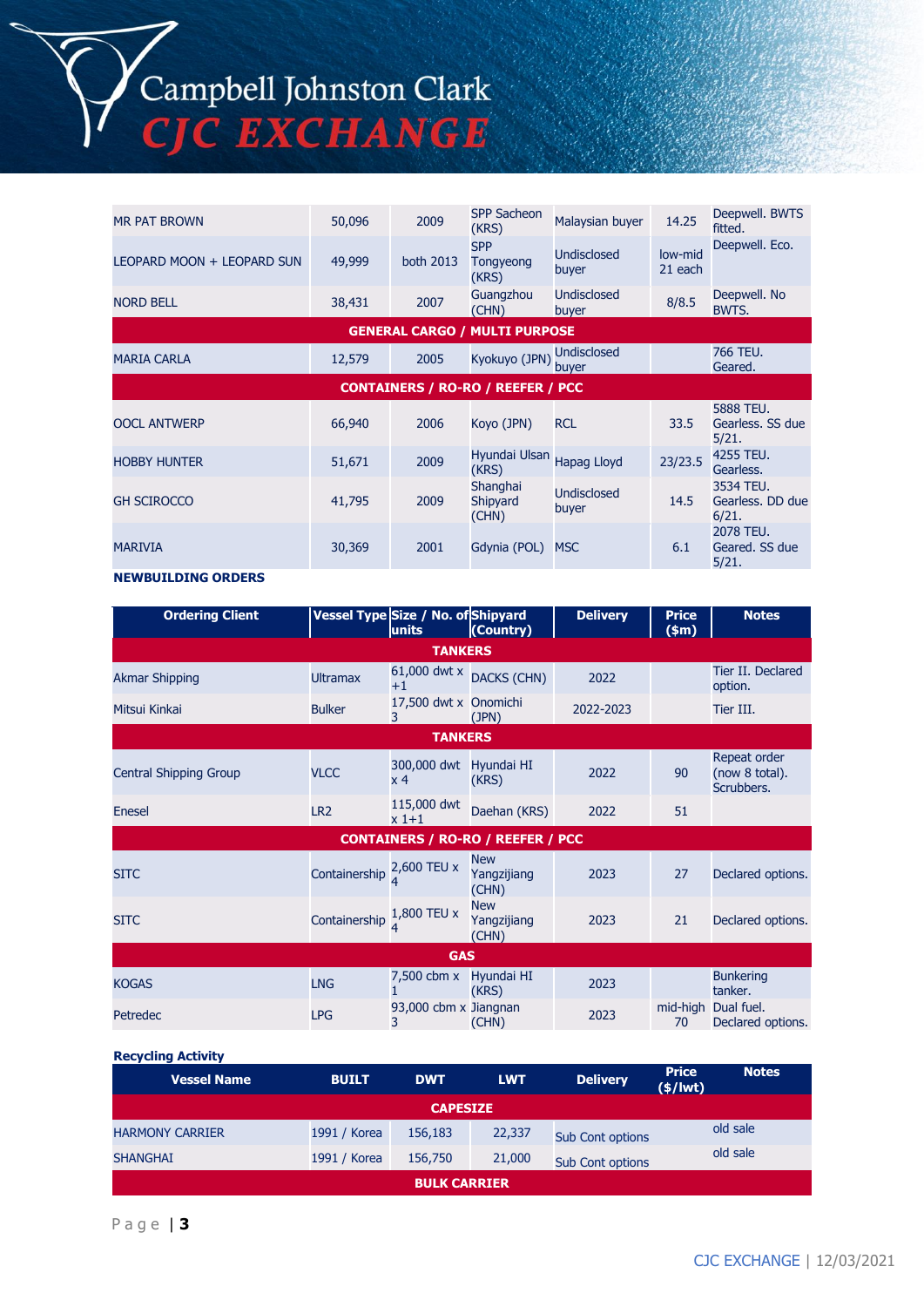# Campbell Johnston Clark **CJC EXCHANGE**

| <b>TEXAS ENTERPRISE</b> | 1981 / USA   | 37,062  | 7,646  | as-is Mumbai      | 435 | <b>HKC Green</b><br>Recycling |
|-------------------------|--------------|---------|--------|-------------------|-----|-------------------------------|
| <b>CONTAINER</b>        |              |         |        |                   |     |                               |
| <b>GRAND MIDAS</b>      | 1992 / Korea | 5,965   | 2,070  | <b>Bangladesh</b> | 460 | last weeks sale               |
| <b>AFRAMAX</b>          |              |         |        |                   |     |                               |
| <b>SUNI</b>             | 2001 / China | 109,326 | 19,853 | <b>Bangladesh</b> | 449 | old sale                      |

#### **Recycling Prices (US\$/LWT)**

|                                | <b>Pakistan</b> | <b>Bangladesh</b> | India   | <b>Turkey</b> |
|--------------------------------|-----------------|-------------------|---------|---------------|
| Tank/Cont/Ro-Ro/Capes/LPG/PCC  | 470/480         | 460/475           | 445/455 | 245/255       |
| Dry Cargo/Bulk/Tween/Gen Cargo | 455/475         | 450/460           | 435/445 | 240/250       |

**Newbuild and Second Hand Values** (\$ million)

|                     | <b>Newbuild</b>                     |      | 5 Year Old 10 Year Old |
|---------------------|-------------------------------------|------|------------------------|
| <b>Tankers</b>      |                                     |      |                        |
| <b>VLCC</b>         | 90 (inc. SCR)                       | 66   | 46                     |
| <b>SUEZMAX</b>      | 59                                  | 43.5 | 28                     |
| <b>AFRAMAX</b>      | 49                                  | 33   | 21                     |
| <b>MR</b>           | 35                                  | 27   | 18                     |
| <b>Bulkers</b>      |                                     |      |                        |
| <b>CAPESIZE</b>     | $50^{\circ}$                        | 30   | 24.5                   |
| KAMSARMAX / PANAMAX | $28k^{\wedge}$                      | 25k  | 18k / 16.75p           |
| ULTRAMAX / SUPRAMAX | 25.5u <sup><math>\land</math></sup> | 21u  | 13.5u                  |
| <b>HANDYSIZE</b>    | $24^{\wedge}$                       | 17   | 10.5                   |
|                     |                                     |      |                        |

| <b>Indices</b>  |                        |  |  |  |
|-----------------|------------------------|--|--|--|
|                 | C.O.B<br><b>Friday</b> |  |  |  |
|                 |                        |  |  |  |
| <b>BDI</b>      | 1960                   |  |  |  |
| \$/Yen          | 109.02                 |  |  |  |
| <b>VLCC</b>     |                        |  |  |  |
| <b>AG/East</b>  | 27                     |  |  |  |
| <b>TD3 (WS)</b> |                        |  |  |  |

 $^{\wedge}$ =Chinese price (otherwise based upon Japanese / Korean country of build)

*This report has been produced for general information and is not a replacement for specific advice. While the market information is believed to be reasonably accurate, it is by its nature subject to limited audits and validations. No responsibility can be accepted for any errors or any consequences arising therefrom. No part of the report may be reproduced or circulated without our prior written approval. © E.A. Gibson Shipbrokers Ltd 2021.*

# CJC Market News



Campbell Johnston Clark (CJC) is a medium-sized international law firm advising on all aspects of the shipping sector, from ship finance to dry shipping and comprehensive casualty handling, and all that happens in between. Today, we Campbell Johnston Clark have offices in London, Newcastle, Singapore and Miami.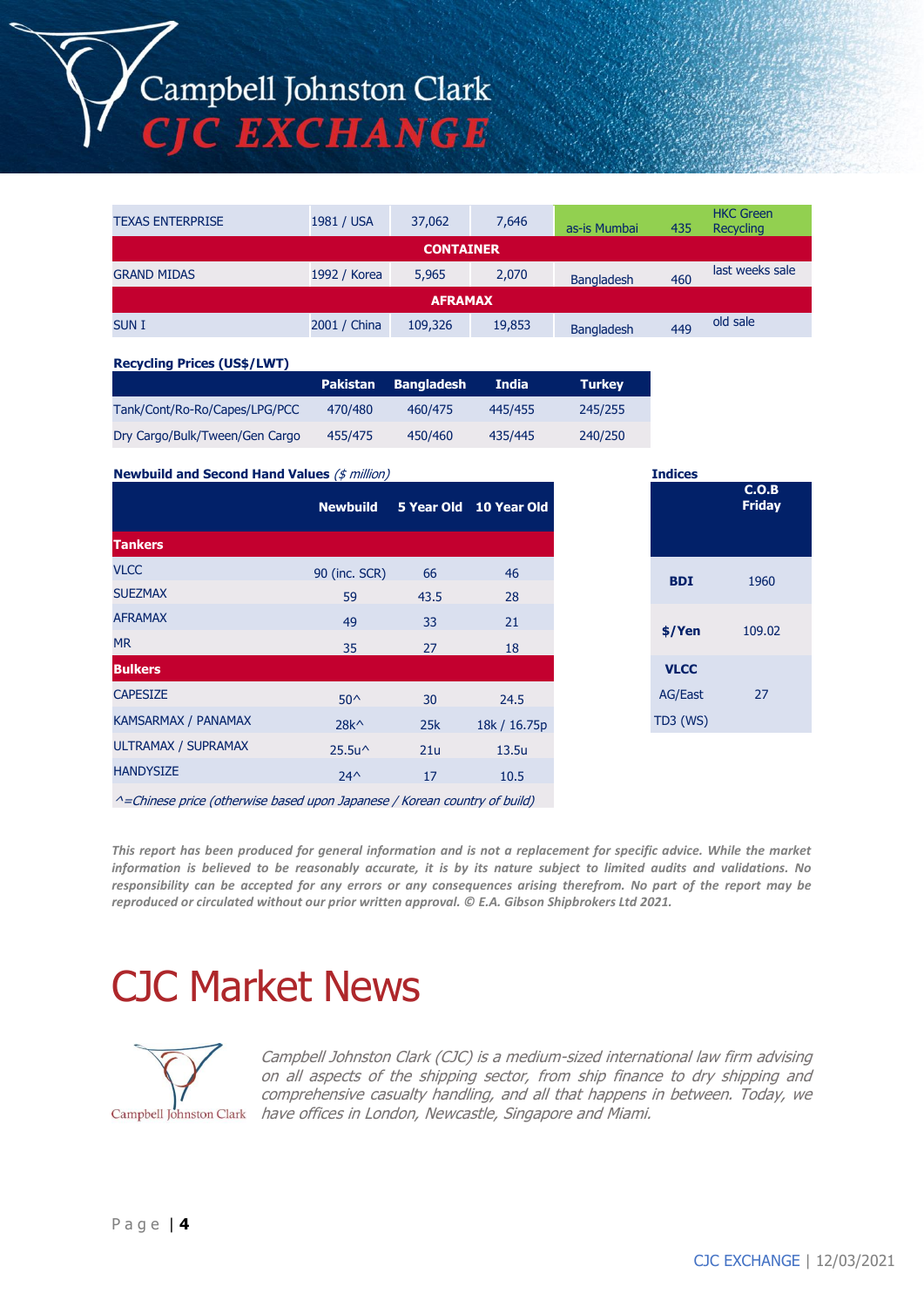

# **London Arbitration 6/21 - Whether Owners are Liable to Pay for Replacement Bunkers Following Deviation and Underperformance**



## **Background Facts**

The subject vessel was chartered on the NYPE form for a time charter trip from Brazil to the Mediterranean carrying a cargo of sugar.

While she was crossing the Atlantic, her engine room crew noticed an unusual noise coming from the crankcase, and stopped the main engine to investigate. The investigations revealed significant build-up of sludge below the piston areas,

but no other abnormalities. For the next few days, the main engine continued to emit an unusual sound and eventually it broke down. The cause of the breakdown was damage to the pistons and cylinder liners as a result of poor combustion and excessive blow-by.

After various attempts to resolve the problem at sea failed, the vessel deviated to a Senegal port where she was met by technicians employed by the owners, and repairs to the pistons and cylinder liners were carried out.

After a stay of five days she resumed her voyage to the discharge port and, after waiting at anchorage for eight days, berthed and discharged her cargo. After discharge was complete she proceeded to another Mediterranean port where she was redelivered.

The owners claimed a balance of hire in the amount of US\$287,479.06. The charterers asserted the balance owed was only US\$276,683.33 due to certain deductions from hire.

### **Cargo holds**

The charterers said that the vessel was initially scheduled to berth on arrival 6 August, and that because of a failed inspection she fell back in line and did not berth until 12 August. The owners were able to demonstrate that, as a matter of fact, the berthing line-up had changed prior to the vessel's arrival at the loading port and a berth was not made available until 12 August, however, by the expected berthing date of 8 August the holds were clean and had been passed for loading. Thus, no time was actually lost.

Clause 12 of the charter provided:

"If the Vessel fails to pass any inspection as above, the Vessel should be placed off-hire pro rata to the number of holds failed … for the actual time lost from the time of rejection until vessel successfully passing inspection."

The tribunal held that in the present case there was no loss of time and thus the charterers' deduction was unjustified.

## **Main engine**

P a g e | **5**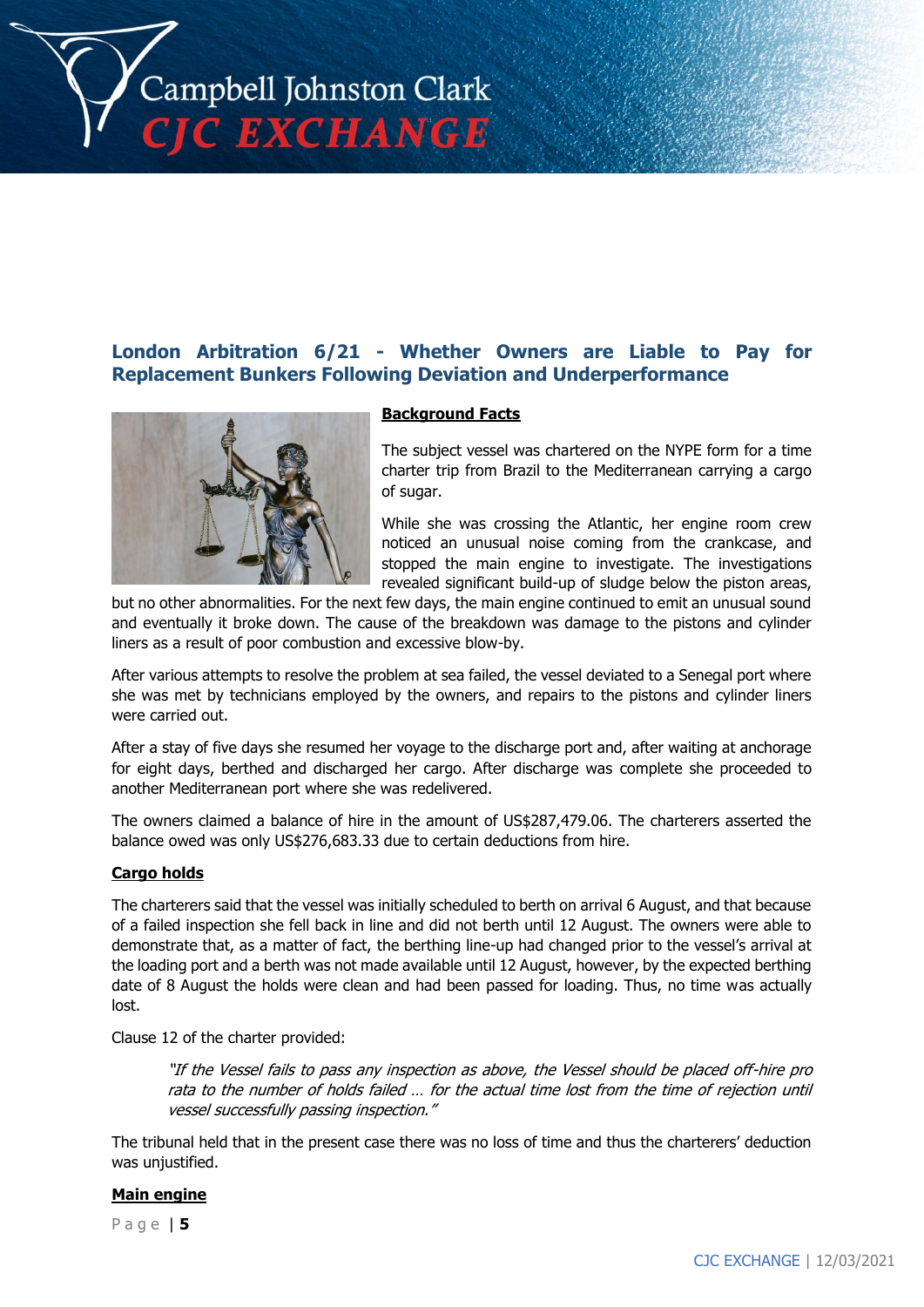

Charterers asserted that, as a consequence of the breakdown and deviation, the vessel's arrival at the discharge port was delayed, with the result that they were exposed to a "penalty" of US\$489,300 under a sale contract which: (i) they were entitled to deduct from hire pursuant to clause 15 of the NYPE form as an "expense" caused by an off-hire event; alternatively (ii) they were entitled to set off against hire as damages flowing from a breach of the charter.

On the evidence, the tribunal concluded that the engine breakdown was caused by a negligent failure to adjust the cylinder oil feed rate, which resulted in over-lubrication.

The tribunal ruled that even if the owners had been in breach of contract, the charterers claim would have failed, as on proper construction of the sale contract, any penalty payable would have been a tiny proportion of what was claimed and, more broadly, any such penalty would have been unenforceable in English law, which governed the sale contract.

## **Performance**

The charterers said that as a result of underperformance 50.84 hours were lost, and that the vessel overconsumed 64.01 mt of IFO and 0.7 mt of MDO. As a result they withheld from hire US\$33,852.71.

The owners' case was that the fuel supplied by the charterers did not meet an agreed specification, which made it impossible for the vessel to perform in accordance with the charterparty terms. However, in the tribunal's view, the difference in specification was not significant or relevant, and could not have been the reason for poor performance.

The owners had submitted that the report from the specialist vessel performance consultants commissioned by the charterers included weather and sea conditions as "good weather" that were worse than the good weather conditions specified in Clause 29, which set out the conditions within which the performance of the vessel were to be assessed. Specifically, the report's assessment of good weather included some periods when the significant wave height exceeded the 2 m specified in that clause. The owners also asserted that the report misinterpreted what clause 29 said about current. The inclusion of worse weather, where the vessel's performance would be to some extent diminished, meant that the assessed performance was not a reflection of the true performance in good weather.

In the tribunal's view, the specialist's report represented a realistic assessment of performance. It did focus on good weather performance, as defined in clause 29, and it was not biased in any way by its use of sea conditions and the effects of current. As regards significant wave height, it had to be remembered that maximum wave height might be as much as 1 m greater than the significant height. And as to current, the report did consider that, and concluded – fairly in the tribunal's view – that the effects (if any) were negligible. In short, the tribunal accepted that the specialist's report represented a reasonable measure of the vessel's underperformance.

In those circumstances, the charterers' deduction of US\$33,852.71 in respect of underperformance was justified.

### **Replacement bunker cost**

The charterers deducted US\$24,727.20 of hire in respect of the cost of "replacement bunkers" at the discharge port. They claimed that as a result of the deviation (and underperformance) they had to supply bunkers at that port to enable the vessel to go to her redelivery point, and they sought to recover the additional cost of those bunkers compared to the charterparty price.

However, under clause 48 of the charter the cost of bunkers consumed during off-hire, which was to be for the owners' account in the usual way, was to be calculated at the charterparty price. If the offhire had been attributable to a breach by the owners, which the tribunal had held not to be the case,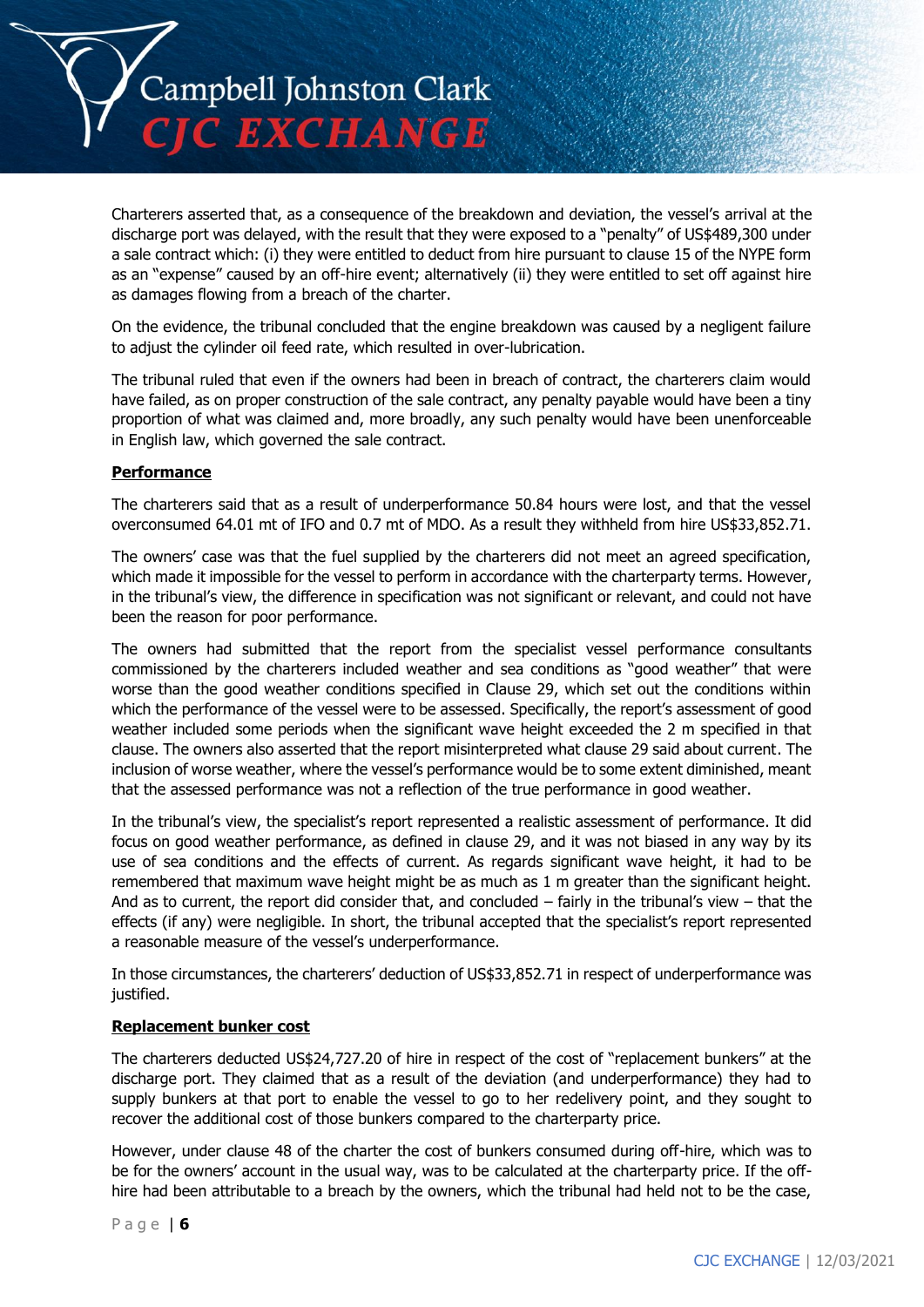

the charterers might have had a good argument, but in this case they were not entitled to make that deduction.

## **Conclusion**

In the event, the owners' claim succeeded in the sum of US\$247,273.74 plus interest. Since the owners had been substantially successful, they were entitled to their costs and the costs of the award.

# **\$96.3m Judgment Awarded Against Former Greek Shipowner by London High Court**



The High Court in London has recently awarded a \$96.3m judgment sought by Piraeus Bank against former Greek shipowner Michael Zolotas, his company Grand Union and its vessel-owning subsidiary, Grand Anemi.

Financial difficulties suffered by Michael Zolotas meant that he was unable to represent himself with legal support during the trial and he also filed no specific defence in the case.

The claim by Piraeus Bank was initially filed against Michael Zolotas back

in February 2020 and at the time it amounted to a total of \$85.6m. The claim arose from a breach of a \$112m loan agreed in 2009 between Grand Anemi and lender Marfin Egnatia Bank. During the financial crisis in Greece and Cyprus, the Marfin Egnatia Bank was wound up and absorbed by Piraeus Bank who were left with numerous bad debts of this nature.

Despite the decision awarded in favour of Piraeus Bank victory, there are doubts as to whether the bank will be able to enforce the decision and execute the claim against remaining assets held by Zolotas in Greece. It is also interesting to note that the bank has not yet announced the High Court ruling to its shareholders via the Athens bourse, where it is listed.

# **Singapore's Maritime Sector Targets \$20 Billion in Investments**



During a session in the Singapore Parliament on the budget of the Ministry of Transport, Senior Minister for Transport, Mr. Chee Hong Tat, stated that Singapore aims to bring in SGD 20 billion in investments from maritime companies by the year 2024. The minister expects this to create more jobs for Singaporeans especially in the areas of maritime insurance, the management of ships and maritime law and arbitration.

In the maritime technology space, the ministry forecasts more than triple the amount of start-ups in Singapore by

2025. Funding for maritime technology small and medium enterprises will also increase to encourage growth and collaboration. For instance, the Maritime and Port Authority will be topping up \$15 million to the Maritime Innovation and Technology Fund which would mean about \$100 million allocated for maritime research, development and product development. Plans are also underway to progress a new Maritime Leadership Programme where leaders with knowledge of maritime issues and solid commercial networks are developed.

P a g e | **7** The minister announced that these plans are in line with the ministry's aims to further enhance the Singapore maritime industry to be integrated, innovative and inclusive. It is also to take the industry to new heights on the back of a good previous year, where the minister stated that Singapore attracted